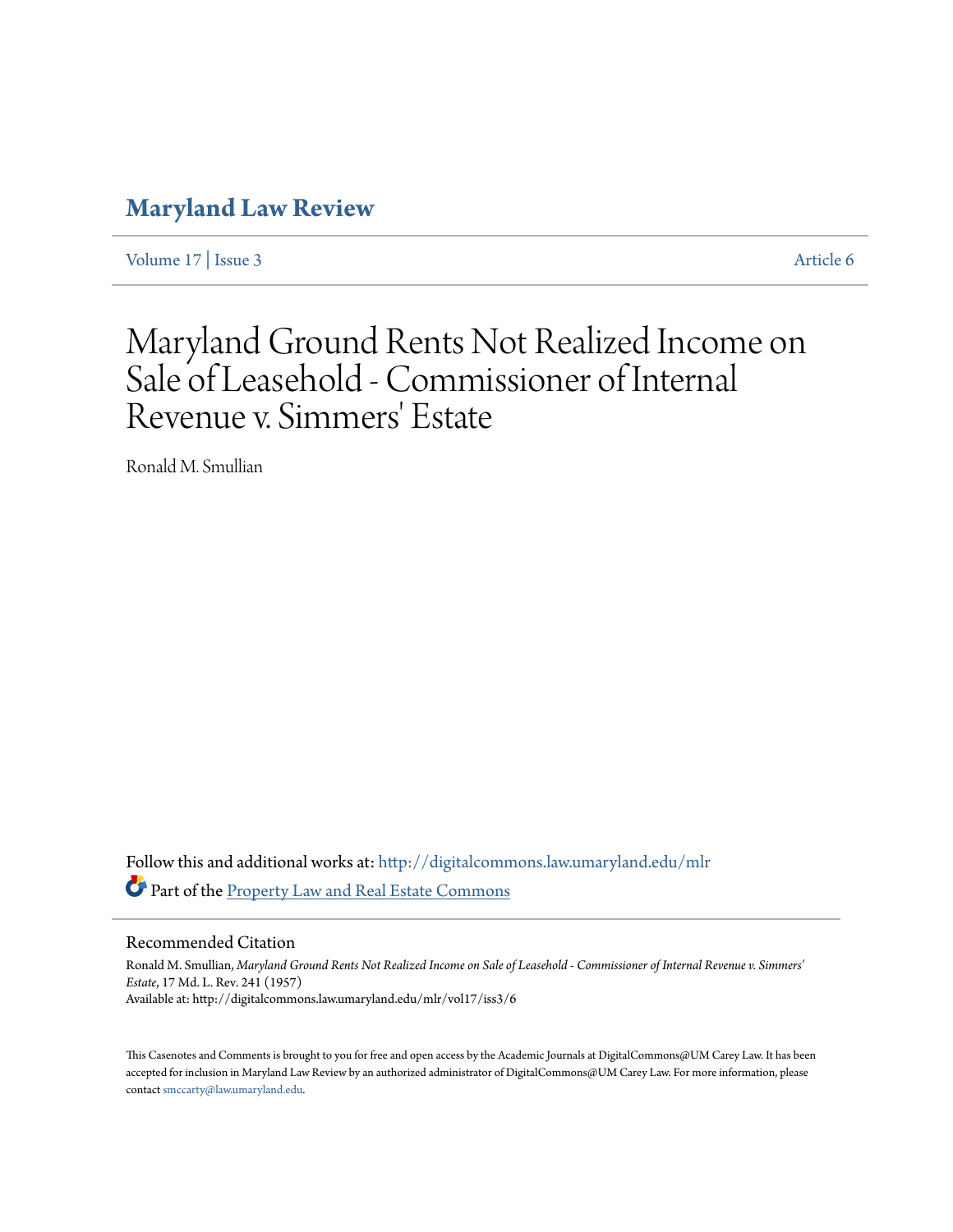## **Maryland Ground Rents Not Realized Income On Sale Of Leasehold**

## *Commissioner of Internal Revenue v. Simmers' Estate'*

Taxpayer, as part of the real estate development business, bought land, built houses thereon, and created ground rents which he retained upon sale of the houses and transfer of the leasehold to the purchaser.<sup>2</sup> On his annual returns taxpayer reported as gross income the selling price of the leasehold interests. The Commissioner asserted a deficiency equal to the amount of the capitalized value of the ground rent (less basis for the land) contending that the retention of the ground rent or reversion was not a retention of an interest in the property but actually represented part of the purchase price.<sup>3</sup> Taxpayer contended that he had merely created a leasehold estate out of the original fee simple, and that only the former had been granted, retaining in himself the reversion.

The Tax Court held that the ground rental arrangements were not taxable because they were mere leases.4 On appeal, the United States Court of Appeals for the 4th Circuit affirmed  $(2-1)$ .<sup>5</sup> For tax purposes, in this situation, a Maryland ground rent constitutes a lease and not a mortgage.

The majority rested its opinion on the historical concept of ground rents as followed in Maryland. Judge Soper said that, "The decisions of the Court of Appeals of Maryland and of Judge Chesnut make it perfectly clear that the relationship between the owner of the ground rent and the owner of the leasehold is historically and actually that of

**8** In essence, the Commissioner asserted that the buyer had given cash and a first mortgage in the form of a ground rent in exchange for an absolute interest in the property and that the grantor (taxpayer) held title to the fee merely to secure payment of the mortgage.

'Estate of Ralph W. Simmers, 23 T. **C.** 869 (1955).

*Supra,* n. **1.**

**<sup>1231</sup>** F. **2d 909** (4th Cir., 1956).

<sup>2</sup>The buyer was required to make semi-annual payments to taxpayer of a prearranged amount. Failure to make these payments gave taxpayer a right of distraint which could be asserted against the entire property. This seems to be the usual form for a Maryland Ground Rent lease. Kaufman, The Maryland Ground Rent - Mysterious But Beneficial, 5 Md. L. Rev. **1,** 14-16 (1940) ; see also Lewis, *The Taxation of Maryland Ground Rents,* 3 Md. L. Rev. 314 (1939). The leases were stated as being for 99 years, renewable forever which, by operation of law, made them redeemable within five years at the option of the lessee at a capitalized value of six per cent. **Md.** Code (1951), Art. 21, §§111, 112, 116.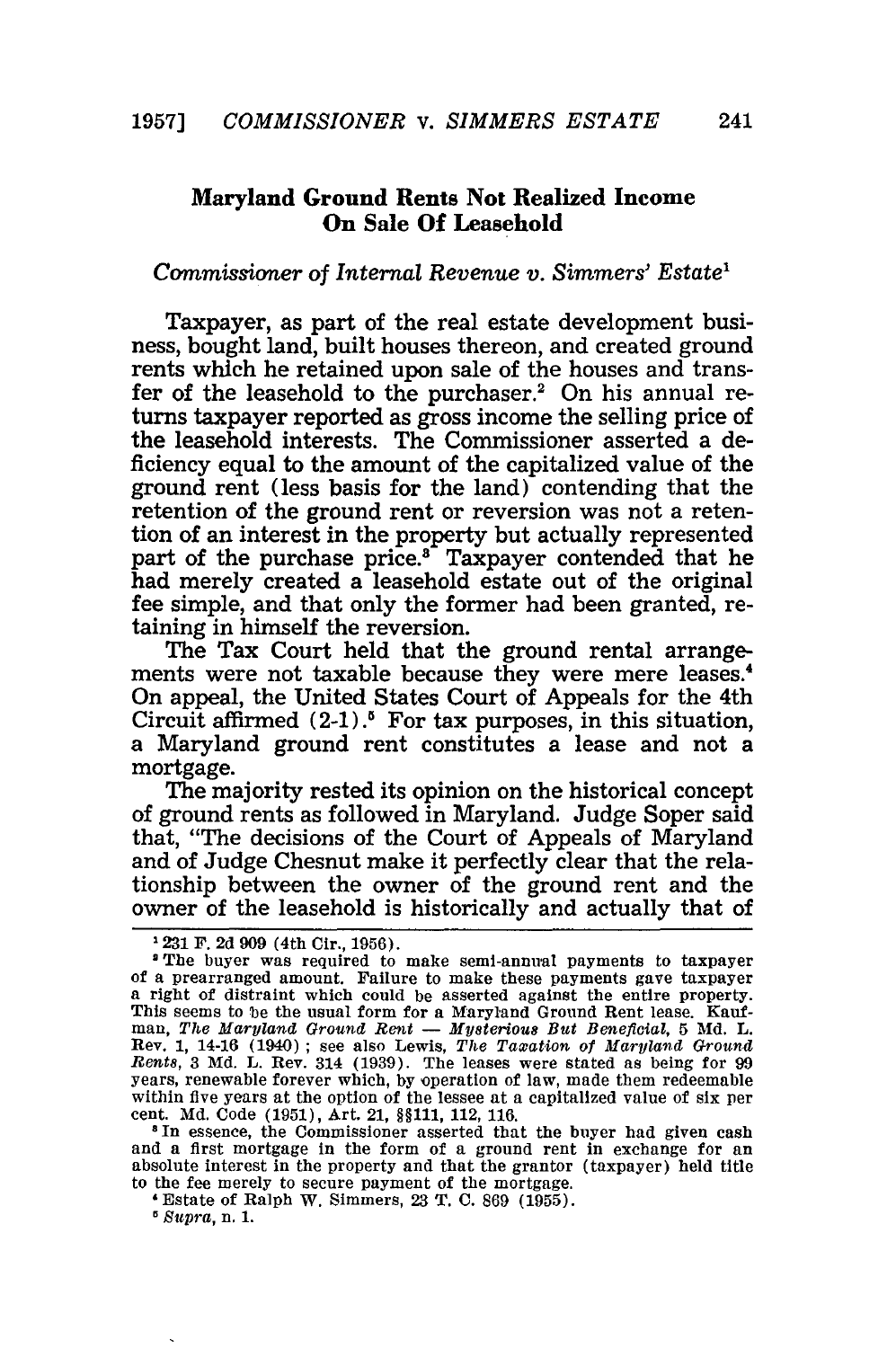[VOL. XVII

lessor and lessee."6 Under this view, a taxpayer who retains the ground rent interest realizes no taxable gain until title to that interest is transferred either by voluntary sale to a third person or by redemption.' In anticipation of Judge Parker's mortgage analogy, Judge Soper emphasized the fact that the purchaser of the leasehold can never be required to pay the alleged mortgage debt nor can the owner of the reversion ever demand redemption or threaten to foreclose.

In his dissent, Chief Judge Parker attempted to analyze the problem by relying on the practical economic effect of the Maryland ground rent. He stated that the beneficial interest in the property is in the hands of the owner of the leasehold while taxpayer has but the bare legal title.

**"....** it cannot reasonably be said that the seller, as the result of the sale to the purchaser, has not received rights under the ground rent contract as well as the cash and the notes secured by mortgage. He has completely parted with the fee simple title which he originally owned, receiving in return therefor, in addition to the cash and notes secured by mortgage, rights under a covenant requiring the payment of ground rents, a covenant which runs with the land, and which, so far as computing gain and profit on the transaction is concerned, cannot be distinguished from a mortgage indebtedness secured by the land."'

"No one would contend that the latter [mortgage notes] should not be considered as a part of the purchase price received by the taxpayer, although he receives nothing on them at the time of the sale."9

Maryland ground rents have frequently been compared with mortgages and in some instances have been called nothing more than a mortgage.<sup>10</sup> It was evidently the Commissioner's opinion that the mere possibility of redemption<sup>11</sup> at the instance of one party (owner of leasehold)

*<sup>8</sup> Ibid,* 914.

*Ibid,* 915, where the court said "... there Is no realization of taxable gain until one or the other of these events occurs."

*<sup>&#</sup>x27;Ibid, dis. op.* **915.**

*Ibid,* 916.<br><sup>10</sup> Posner v. Bayless, 59 Md. 56, 60 (1882); Kaufman, *supra*, n. 2, 47  $et seq.$ ; but this conclusion seems to ignore the fact that even in a purchase money mortgage the grantor does not become the mortgagee until the instantaneous transfer of title becomes effectuated.

**<sup>1</sup>** Five years from the date of the lease. Md. Code, *supra,* n. 2.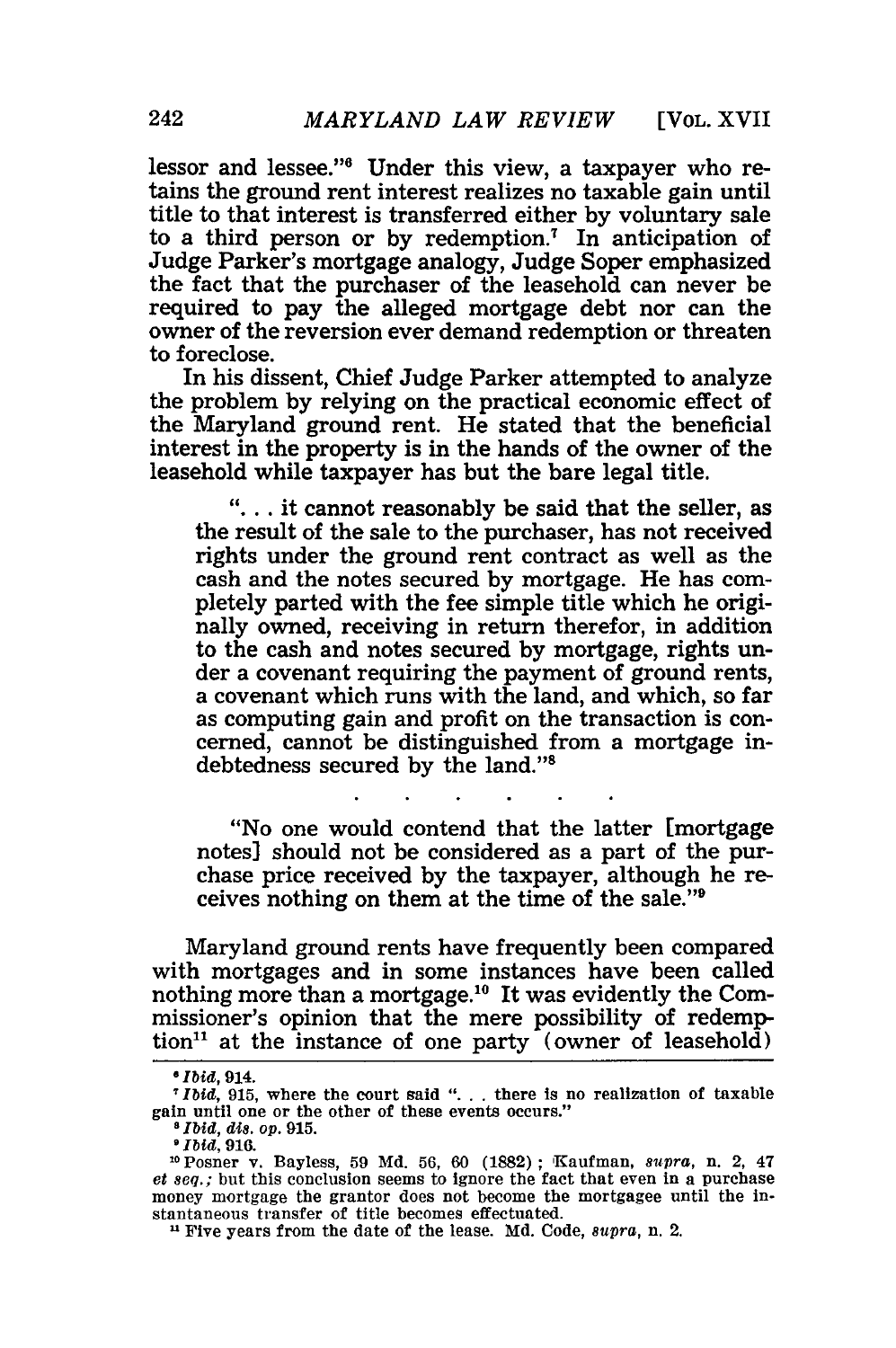makes the ground rent a mortgage.<sup>12</sup> In 1933, the Commissioner had issued a bulletin which allowed the annual rental on a redeemable ground rent to be deductible as interest on a mortgage.<sup>13</sup> It was restated as Treasury Regulation, 111, Section 29.23(G-1), promulgated under the Internal Revenue Code of 1939.<sup>14</sup> The Commissioner relied or this regulation in the principal case to show the consistent administrative policy of treating ground rents as mortgages.<sup>15</sup>

It should be noted that the above regulation deals with ground rent payments made by the lessee and their deductibility on his individual return as interest expenses. From the lessee's point of view there is a great similarity between a ground rent and a mortgage in that annual payments not in excess of the maximum legal rate of interest are required in order to prevent default and in each case there is a right of redemption held by the lessee to which he can, and usually does, avail himself.<sup>16</sup> On the other hand, while the holder of the reversion is entitled to annual payments for the use of his property, he can never foreclose or require the leasehold owner to redeem the fee. From his point of view there is in existence an unlimited lease

**12** Government Bulletin No. **9,** Vol. XII, **1933, I.** T. **2679,** XII-9-6047, 12 **C.** B. **103 (1933), (1933 CCH,** par. 6128).

**I.** T. **2679,** XII-9-6047, 12 **C.** B. **103 (1933).**

"Treasury Regulations **111,** promulgated under the Internal Revenue Code of **1939:**

 $"Sec. 29.23(b) - 1.$  Interest.

"Payments of Maryland or Pennsylvania ground rents are deductible **as** interest **if** the ground rent **is** redeemable, but are treated as rent as interest if the ground rent is redeemable, but are treated as rent if the ground rent is irredeemable and in such case are deductible only to the extent they constitute a proper business expense."

**"3** But see H. Oliver Thompson v. Commissioner, **17 B.** T. **A. 987, 988 (1929),** where it was argued that certain ground rent payments made **by** the City of Baltimore to taxpayer were in effect interest upon the obligations of a political subdivision of the State and hence exempt from taxation. The Board of Tax Appeals disagreed, holding:

"The lease itself designates the amount to be paid as rent and not interest....

"Moreover, leases such as we have here are regarded **by** the Courts of Maryland as establishing the relation of landlord and tenant and the obligation of the lessee Is spoken of as rent."

In other words in **1929** the Board of Tax Appeals **by** refusing to accept ground rent payments as interest (so as to enable taxpayer to exclude it from income) was not willing to treat a Maryland ground rent as a mortgage at least for purposes of the tax-exempt interest provisions.

<sup>16</sup> The majority of the court in a portion of the opinion deleted upon rehearing, in referring to Treasury Regulation **111,** *supra,* n. 14, stated:

"Doubtless this concession was made because most redeemable ground rents are actually redeemed in the course of time, and it seemed reasonable to treat the payments of rent prior to redemption like the interest payments on an outstanding mortgage."

The deleted portion of the opinion appears in the Daily Record of April 16, 1956.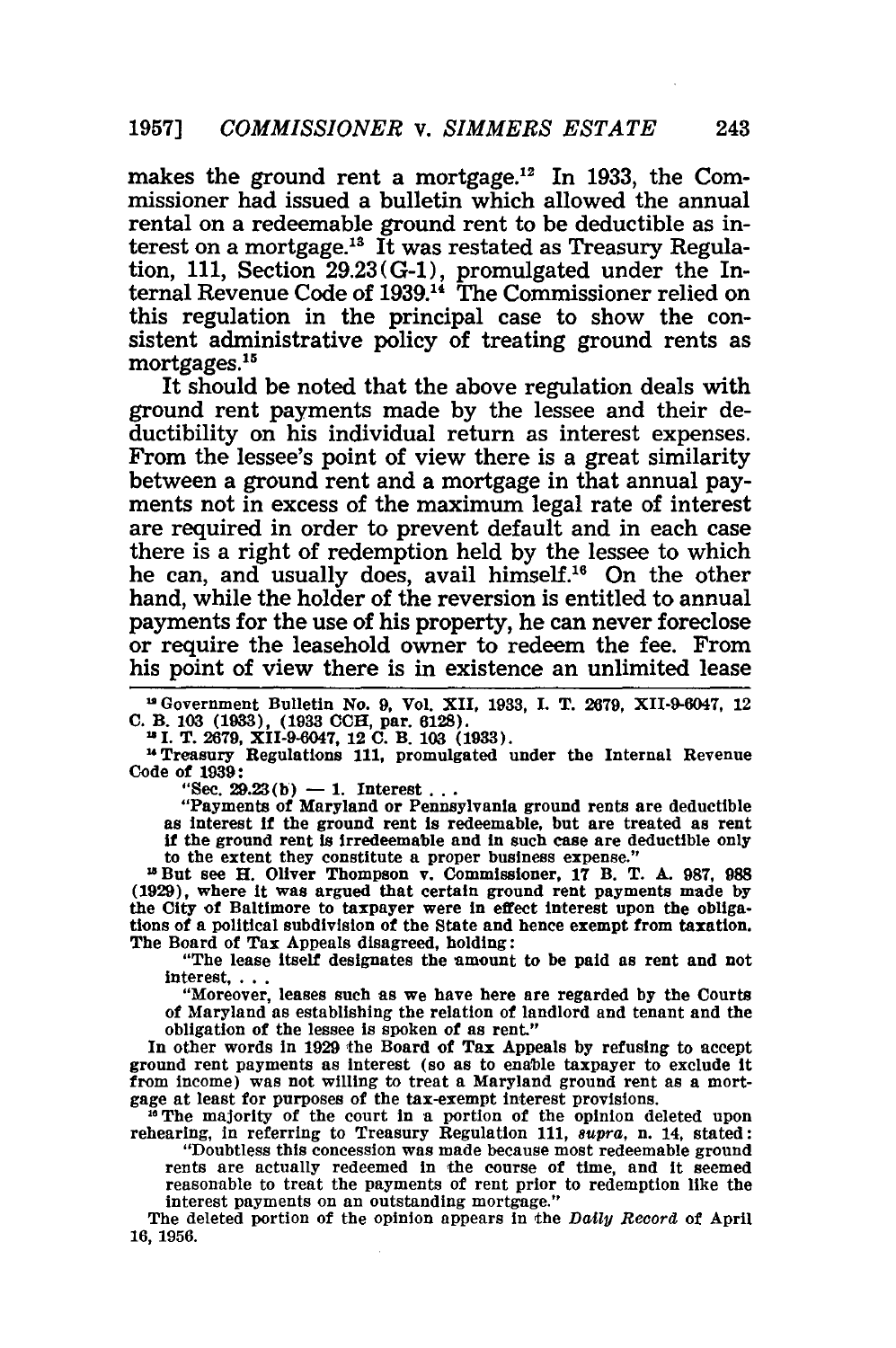[VOL. XVII

option agreement under which the lessee has no obligation to buy in the fee. Until the option is exercised it cannot be said that a sale has been completed.<sup>17</sup>

However, there are distinctions between a ground rent and a lease plus option arrangement. For example, in the latter situation the lessee has only a possessory interest in the property, and by failing to make his rental payments or by allowing the option to lapse he loses only his right to occupancy. On the other hand, a ground rent lessee must either redeem or continue his annual payments indefinitely, for unless he does so he may be faced with the complete divesture of a substantial proprietary interest: *i.e.,* the leasehold interest originally purchased. In a lease option arrangement the property will eventually return to the lessor if the lessee fails to exercise the option. Because of this, the lessor will take note of fluctuations in real estate values. However, Maryland ground rents are renewable forever. Unless a forfeiture for non-payment of rent occurs, the lessor will never again regain possession or the unlimited use of the property. The fluctuations in the value of a ground rent turn not on the basis of real estate transactions in the area but rather on changes in the interest rate. In an economic sense the holder of the reversion has exchanged something for his right to the ground rent. Prior to the transaction he held an unfettered interest in the land. As a result of the transfer however, he holds only a right to receive the ground rents.

Under Sections 111 (a) and **111(b)** of the Internal Revenue Code of 1939,18 the method of determining gain or loss from the sale of property is set out. It is the tendency of the courts to apply tax statutes uniformly throughout the country. Judge Chesnut has so indicated in *Jones v. Magruder* where he states: "And if the statute is susceptible of general uniform application, we must apply it without deference to the particularity of the Maryland view of the nature of the estate."'19 In applying the Maryland property law, it might appear that the majority of the court abandoned the principle and departed from economic uniformity. It is generally recognized that the Maryland ground rent is unique as compared to other forms of

**<sup>17</sup>***Young,* Tax *Problems in Real Estate Transactions,* 1949 U. of Ill. L. Forum 473, 477. **<sup>826</sup>**U. S. C. A. i1(a), **111(b)** (1955). Determination of amount of,

<sup>&</sup>lt;sup>13</sup> 26 U.S. C.A. 111(a), 111(b) (1955). Determination of amount of, and recognition of, gain or loss.

**<sup>1142</sup>** F. Supp. 193, 198 **(D.** C. Md., 1941). See also Burnet v. Harmel, 287 U. **S.** 103, 110 (1932); **10A** MERTrNS, LAW or **FEDerAL** INCOME **TAXATION** (1948 Rev. Vol.), Sec. 61.09.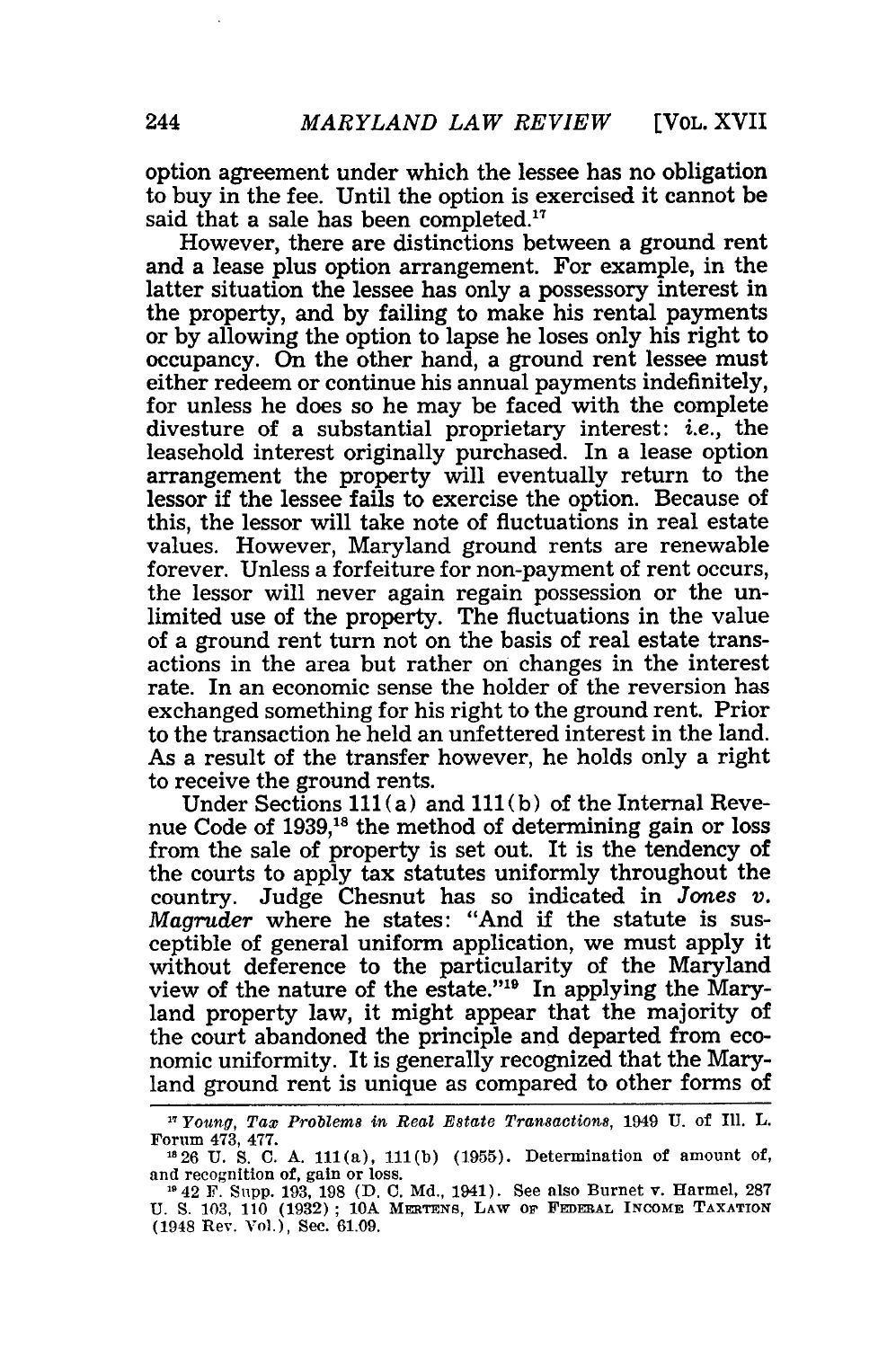so called ground rents in that the fee simple title to the property held under the ground rent will not pass until such ground rent is sold or redeemed.<sup>20</sup> With this in mind it would follow that if a ground rent is found to be sufficiently different from a mortgage there would be no violation of this principle of uniform application of the tax laws. That such could be the case was indicated in *Morris* Lipsitz v. Commissioner,<sup>21</sup> where the Tax Court said:

"In the case of the ground rents created by petitioners herein there was no evidence that any purchaser of a building made any downpayment on the land or in any way treated the transaction as one looking toward the acquisition of the land in such circumstances that the ground rent arrangement might be regarded as the equivalent of a purchase money mortgage. The ground rents here were nothing more than what they appeared to be, notwithstanding the Maryland law gave the lessee the right to 'redeem' after 5 years. We think that the so-called creation of ground rents in this case was no more than the execution of leases, which are productive of income only to the extent that rent is received. It was not proper to capitalize the rents and thus in effect charge the owner with realization of income in the year the leases were executed, as though the land had then been disposed of at a profit." $22$ 

It is interesting to note that in the principal case the purchaser of the leasehold was apparently treated as the owner of the building while the holder of the reversion (the ground rent) was considered the owner of the land. This

21 T. **C.** 917, **936** (1954). The court was determining taxable income by the use of the increase in net worth method.

*0 Ibid.* The Tax Court in the principal case cited the Lipsitz case In its opinion 23 T. C. 869, 877  $(1955)$  - however it emphasized the fact that the decision was reached on the basis of the particular facts presented. It is submitted however that the creation of ground rents is a relatively uniform operation and leaves little room for distinction. For discussion of the form of a ground rent lease see Kaufman, *supra*, n. 20, 14.

m 42 **F.** Supp. **193, 198** (1941), MAYER, **GROUND RENTS** IN MARYLAND **(1883). Of.** Pennsylvania Co. etc. v. Commissioner of Internal Rev., **19** BTA **699, aff'd. 52** F. **2d 601** (3rd Cir., 1931), where a conveyance of realty for cash of \$500,000 plus a Pennsylvania ground rent of \$800,000 payable at the option of the grantee at any time within ten years was held properly includible in grantor's gross income. Note that full payment was required to be made within ten years. Note also that a man in the position of a Maryland leaseholder has in Pennsylvania a fee interest. Kaufman, *The Maryland Ground Rent* **-** *Mysterious But Beneficial,* 5 Md. L. Rev. 1, 26 (1940), n. 76; Lewis, *The Taxation o1 Maryland Ground* Rents, **3** Md. L. Rev. 314, 335 (1939).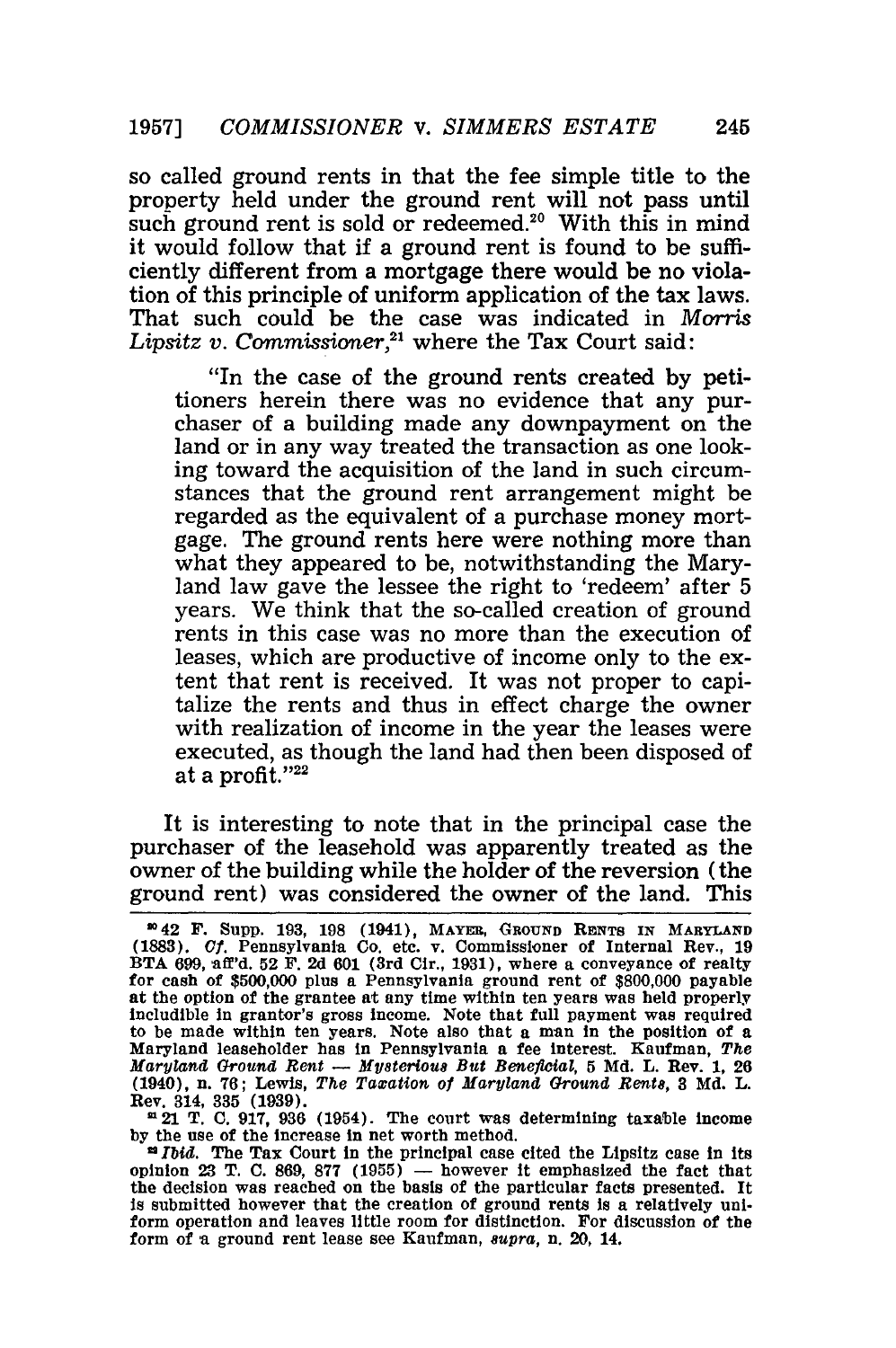[VOL. XVII

is a common misconception of the property interest included in the Maryland ground rent, for the Maryland ground rent affords to its holder a partial interest in both the land and the building.<sup>23</sup> It is a partial interest in the entire property and is treated as the fee interest, yet both the reversion and the leasehold are the subject of mortgage and judgment liens.<sup>24</sup> Under the lease they are inseparable. ${}^{25}$  It is submitted, therefore, that the result in the principal case may be considered altered without reversing the decision of the Fourth Circuit simply by redetermining the cost basis of the leasehold and the reversion. There are two suggested methods of determining a cost basis in this situation.

A. Ignore the property rights included in the Maryland ground rent and distribute costs applicable to the land itself to the ground rent while building costs will refer to the leasehold interest. This was the method used in the Simmers case.<sup>26</sup>

B. Affirm the property rights in Maryland ground rents and allocate the total cost on the basis of the fair market value of the component leasehold and reversion on the date of the creation of these separate interests.<sup>27</sup> Since the leasehold came into being as the result of a prospective sale, its fair market value should be easily determined as the selling price of the leasehold. The same is true for the reversion which can readily be sold for the capitalized value of the ground rent.

Assume that a builder has purchased a lot for \$200. In addition a home was constructed for \$9,800. The property is purchased for \$13,000 plus a  $$120^{28}$  annual ground rent. The capitalized value of the ground rent is  $$2,000$ . The tax effect under each of the above methods is as follows:

28Payable **\$60** semi-annually.

aKaufman, *ibid,* **66; THOMPSON, MARYLAND GROUND RENTS AS VIEWED** BY A TRUSTMAN (1947) 40 (thesis submitted to the Graduate School of Banking conducted **by** the American Bankers Association at Rutgers University).

**<sup>2&#</sup>x27;MAYER,** op. *cit. supra,* n. 20, **69.**

**THOMPSON,** zoo. *cit., supra,* n. 23.

**<sup>-2.31</sup>** F. 2d 909 (4th Cir., 1956).

**MERTENS,** op. *cit., supra,* n. 19, §21.05, §21.23, Nathan Blum, **5** T. **C. 702** (1945); C. D. Johnson Lumber Corporation, 12 T. **C.** 348 (1949); Oscar Bowman, 14 T. **C.** M. 46 (1955). See also L. M. Graves, 11 T. C. M. 467, 472 (1952), where the court stated: ". **.** . where consideration is paid for a mixed group of assets a cost basis is to be allocated to each asset based upon its relative value to the whole at the time of acquisition."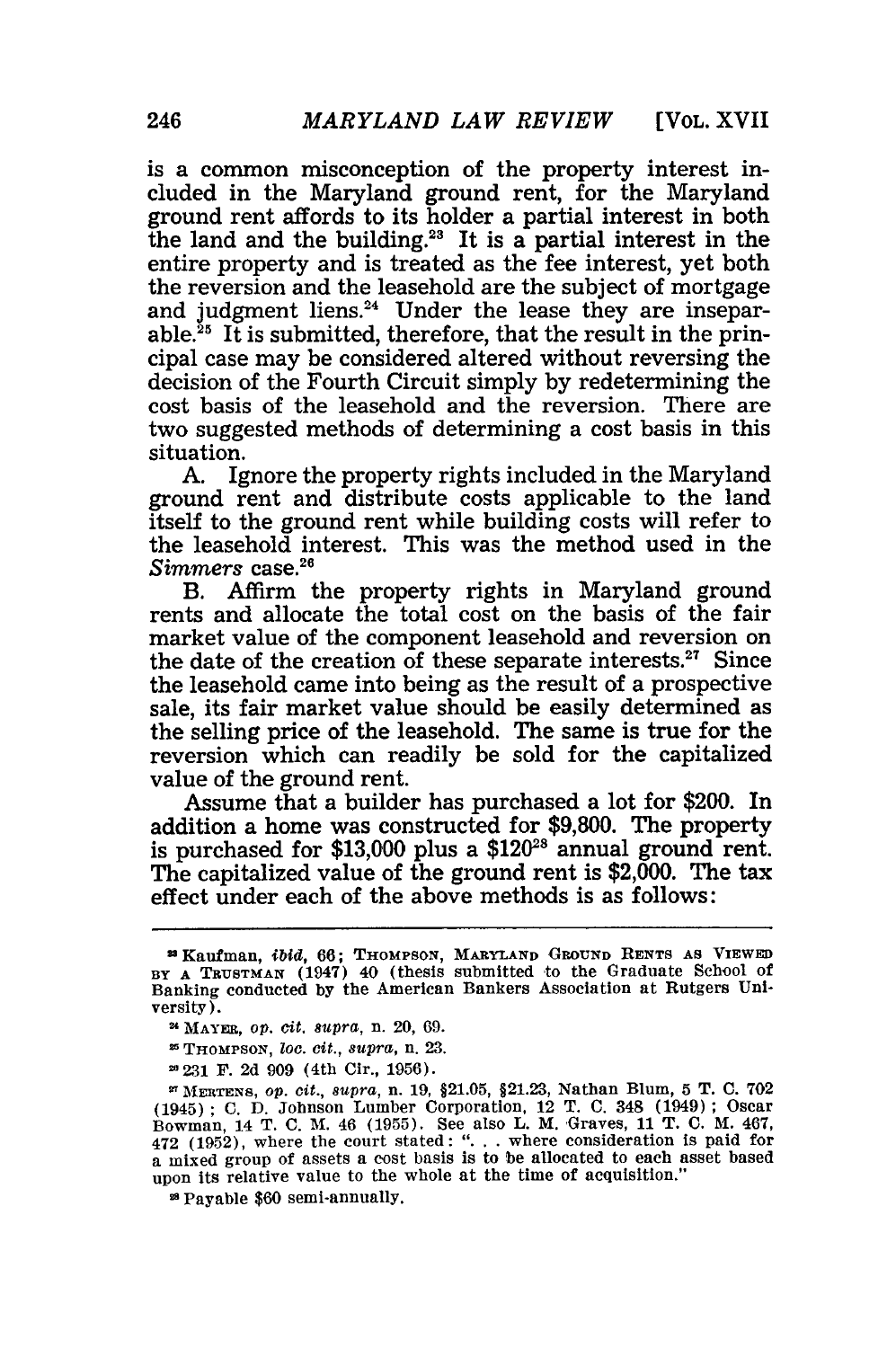1957] *COMMISSIONER v. SIMMERS ESTATE* 247

|                                 | Method<br>A | Method<br>29<br>R |
|---------------------------------|-------------|-------------------|
| Cost Basis of Building          | \$9,800     | \$8,667           |
| Cost Basis of Land              | 200         | 1,333             |
| Total Cost of Basis of Property | 10,000      | 10,000            |
| Selling Price of Leasehold      | 13,000      | 13,000            |
|                                 | 9,800       | 8,667             |
| Reportable Income on Sale of    | 3,200       | 4,333             |
| Selling Price of Reversion      | 2,000       | 2,000             |
|                                 | 200         | 1,333             |
| Reportable Income on Sale of    |             |                   |
|                                 | 1,800       | 667               |
|                                 |             |                   |

The Commissioner wished to have reported as income the entire profit (\$5,000) on the date of the sale of the leasehold. Reportable income is deferred until the reversion is either sold or redeemed to the amount of \$1,800 under Method A, but only \$667 under Method B. Method B would appear to be the more logical method since it gives full effect to the special attributes of a Maryland ground rent. Where the majority in the *Simmers* case has turned the result as to the "realization" issue on these same peculiarities of the Maryland ground rent, consistency would seem to require that the Commissioner be allowed to use Method B. By using Method B, the Commissioner would

| <sup>29</sup> Basis of computation under Method B:               |                                   |                   |
|------------------------------------------------------------------|-----------------------------------|-------------------|
| Fair market value of leasehold<br>Fair market value of reversion |                                   | \$13,000<br>2,000 |
| Fair market value of property in fee simple                      |                                   | \$15,000          |
|                                                                  |                                   | \$10,000          |
| - Basis of leaschold:                                            | $13,000 \times 10,000 =$          | 8.667             |
| Basis of reversion:                                              | 15,000<br>$2,000 \times 10,000 =$ | 1.333             |
|                                                                  | 15.000                            |                   |
|                                                                  |                                   |                   |

**\$10,000**